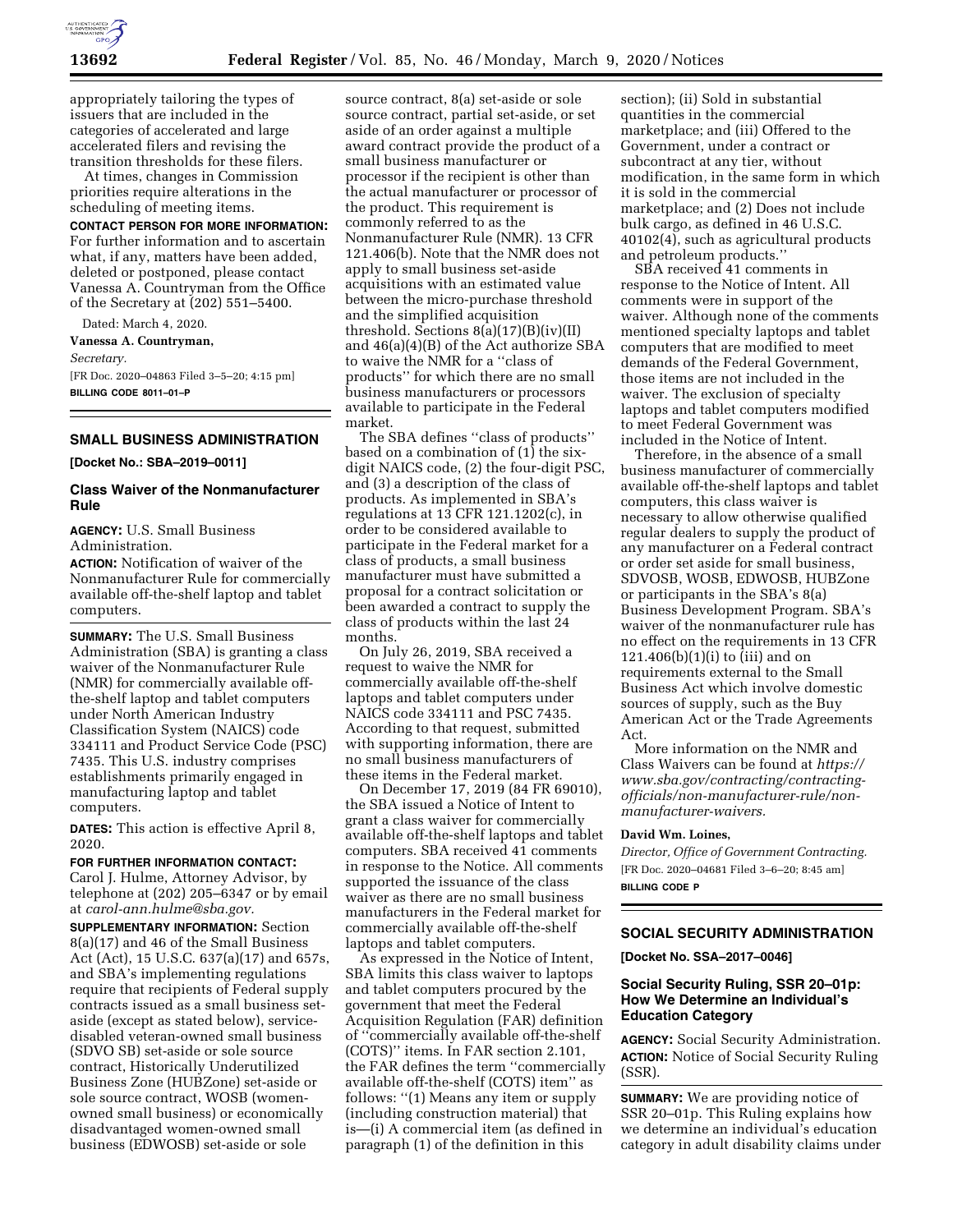titles II and XVI of the Social Security Act.

**DATES:** We will apply this notice on April 27, 2020.

**FOR FURTHER INFORMATION CONTACT:** Dan O'Brien, Office of Disability Policy, Social Security Administration, 6401 Security Boulevard, Baltimore, MD 21235–6401, 410–597–1632. For information on eligibility or filing for benefits, call our national toll-free number at 1–800–772–1213 or TTY 1– 800–325–0778, or visit our internet site, Social Security online, at *[http://](http://www.socialsecurity.gov) [www.socialsecurity.gov.](http://www.socialsecurity.gov)* 

**SUPPLEMENTARY INFORMATION:** Although 5 U.S.C. 552(a) (1) and (a)(2) do not require us to publish this SSR, we are doing so under 20 CFR 402.35(b)(1).

We use SSRs to make available to the public precedential decisions relating to the Federal old age, survivors, disability, supplemental security income, and special veterans benefits programs. We may base SSRs on determinations or decisions made in our administrative review process, Federal court decisions, decisions of our Commissioner, opinions from our Office of the General Counsel, or other interpretations of law and regulations.

Although SSRs do not have the same force and effect as statutes or regulations, they are binding on all of our components. 20 CFR 402.35(b)(1).

This SSR will remain in effect until we publish a notice in the **Federal Register** that rescinds it, or until we publish a new SSR in the **Federal Register** that rescinds and replaces or modifies it.

(Catalog of Federal Domestic Assistance, Programs Nos. 96.001, Social Security— Disability Insurance; 96.002, Social Security— Retirement Insurance; 96.004, Social Security—Survivors Insurance; 96.006—Supplemental Security Income.)

Dated: February 10, 2020.

#### **Andrew Saul,**

*Commissioner of Social Security.* 

#### **Policy Interpretation Ruling**

*SSR 20–01p: Titles II and XVI: How We Determine an Individual's Education Category* 

*Purpose:* This Social Security Ruling (SSR) explains how we determine an individual's education category in adult initial disability decisions, determinations, redeterminations, and continuing disability reviews under titles II and XVI of the Social Security Act.

Citations (Authority): Sections 223(d)(2)(A), 225, 221(i), 1614(a)(3)(B), and 1614(a)(3)(H) of the Social Security Act, as amended and 20 CFR 404.1520,

404.1564, Part 404 Subpart P Appendix 2, 416.920, and 416.964.

#### **Background**

We use a five-step sequential evaluation process to determine whether an individual is disabled or blind under titles II and XVI of the Act.<sup>1</sup> If we are unable to make a disability finding at the first four steps, we consider an individual's residual functional capacity (RFC) 2 and the vocational factors of age, education, and work experience to determine whether the individual is able to perform work that exists in significant numbers in the national economy.3

Our rules explain how we evaluate the vocational factor of education.4 Education primarily means formal schooling or other training that contributes to an individual's ability to meet vocational requirements, such as reasoning ability, communication skills, and arithmetical ability.5 The lack of formal schooling does not necessarily mean that the individual is uneducated or does not have these abilities.6 Past work experience and the kinds of responsibilities the individual had while working, daily activities, hobbies, or results of testing may show that the individual has significant intellectual ability that can be used to work.7

We use the following four education categories to evaluate an individual's education level: 8

1. *High school education and above.*  High school education and above means abilities in reasoning, arithmetic, and language skills acquired through formal schooling at a 12th grade level or above. We generally consider that someone with these educational abilities can do semi-skilled through skilled work.9

2. *Limited education.* Limited education means ability in reasoning, arithmetic, and language skills, but not enough to allow a person with these educational qualifications to do most of

2See 20 CFR 404.1545 and 416.945. RFC is the most an individual can do despite his or her limitations.

8See 20 CFR 404.1564(b)(1)–(4) and 416.964(b)(1)–(4). We no longer have an education category of ''inability to communicate in English'' as of April 27, 2020. We published a final rule ''Removing the Inability to Communicate in English as an Education Category'' that removed this education category on February 25, 2020 (85 FR 10586).

9We consider a general educational development (GED) certification as equivalent to high school education.

the more complex job duties needed in semi-skilled or skilled jobs. We generally consider that a 7th grade through the 11th grade level of formal education is a limited education.

3. *Marginal education.* Marginal education means ability in reasoning, arithmetic, and language skills that are needed to do simple, unskilled types of jobs. We generally consider that formal schooling at a 6th grade level or less is a marginal education.

4. *Illiteracy.* Illiteracy means an inability to read or write. We consider someone illiterate if the person cannot read or write a simple message such as instructions or inventory lists even though the person can sign his or her name. Generally, an illiterate person has had little or no formal schooling.

# **Policy Interpretation**

*I. Categories of High School Education and Above, Limited Education, and Marginal Education* 

We generally use the highest numerical grade level of formal education an individual has completed in school regardless of the language used for instruction to determine whether the individual belongs in the education category of high school education and above, limited education, or marginal education. An individual's highest numerical grade level generally reflects the individual's educational abilities, such as reasoning, arithmetic, and communication skills.10 The highest numerical grade level that the individual completed in school, however, may not represent his or her actual educational abilities.11 Evidence such as past work experience, the kind of responsibility an individual may have had when working, daily activities, hobbies, results of testing, community projects, or vocational training, may show that an individual's actual educational abilities are higher or lower than his or her formal education level. In such situations, we may assign an individual to a higher or lower education category, as appropriate.

Further, when determining the appropriate education category, we may consider whether an individual received special education. For example, an extensive history of special education may show that the individual's educational abilities are lower than the actual grade he or she completed.

We, however, will not find an individual's education category to be lower than his or her highest level of formal education based solely on an

<sup>1</sup>See 20 CFR 404.1520 and 416.920.

<sup>3</sup>See 20 CFR 404.1520(g), 404.1560(c), 416.920(g), and 416.960(c).

<sup>4</sup>See 20 CFR 404.1564 and 416.964.

<sup>5</sup>See 20 CFR 404.1564(a) and 416.964(a).

<sup>6</sup> *Id.*  7 *Id.* 

<sup>10</sup>See 20 CFR 404.1564(b) and 416.964(b). 11 *Id.*